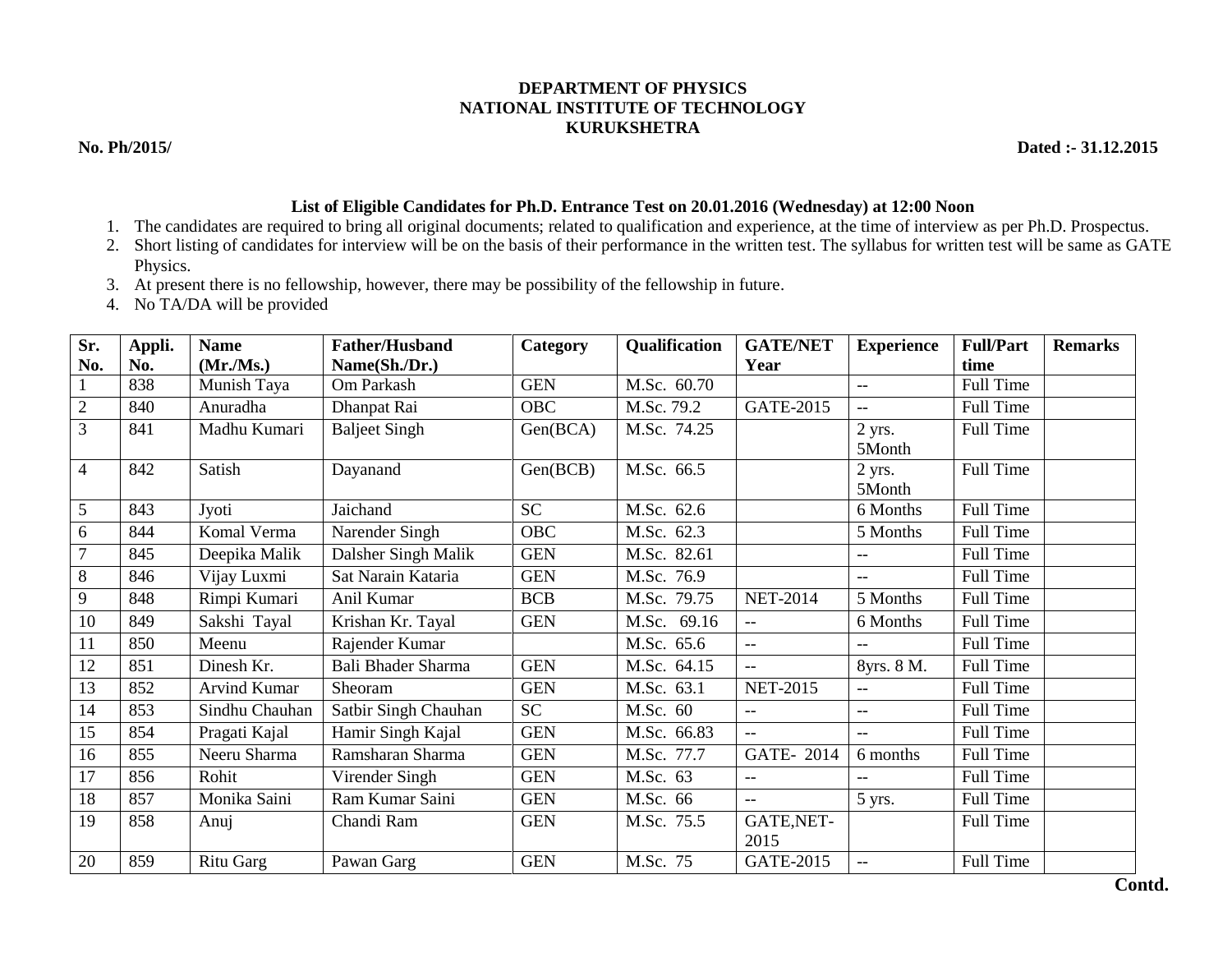| $\overline{21}$ | 861 | Supada Biswas                                       | Suresh Ch. Biswas          | <b>OBC</b>       | M.Sc. 7.07  | NET, JEST-<br>2015        | $\mathord{\hspace{1pt}\text{--}\hspace{1pt}}$ | Full Time        |                                                            |
|-----------------|-----|-----------------------------------------------------|----------------------------|------------------|-------------|---------------------------|-----------------------------------------------|------------------|------------------------------------------------------------|
| $\overline{2}$  | 862 | Mandakini                                           | Ravinder Kumar             | <b>GEN</b>       | M.Sc. 64.15 | $\overline{a}$            | $\mathord{\hspace{1pt}\text{--}\hspace{1pt}}$ | Full Time        |                                                            |
| 23              | 863 | Amit Kumar                                          | <b>Rishipal Roshe</b>      | $\overline{SC}$  | M.Sc. 71.35 | <b>NET-2012</b>           | 4 yrs. 2<br>months                            | Full Time        |                                                            |
| 24              | 865 | Neha Rani                                           | Hans Raj                   | <b>GEN</b>       | M.Sc. 75.2  | GATE-2015                 | 4yrs. 10<br>months                            | <b>Full Time</b> |                                                            |
| 25              | 864 | Pranjali H<br>Jadhao                                | Hirasing Jadhao            | <b>OBC</b>       | M.Sc. 5.96  | <b>GATE-2015</b>          |                                               | Full Time        | 5.94 CGPA (eligible<br>after verification of<br>60% marks) |
| 26              | 866 | Rekha Bhardwaj                                      | Tejbir Bhardwaj            | <b>GEN</b>       | M.Sc. 71.3  | $\overline{a}$            | $\mathord{\hspace{1pt}\text{--}\hspace{1pt}}$ | <b>Full Time</b> |                                                            |
| 27              | 867 | $\overline{\text{Ng}}$ angom<br><b>Robert Singh</b> | <b>Ngangom Bijoy Singh</b> | <b>GEN</b>       | M.Sc. 75.37 | ΞĒ,                       | 2yrs.                                         | <b>Full Time</b> |                                                            |
| 28              | 869 | Somveer                                             | Joginder                   | <b>GEN</b>       | M.Sc. 76.3  | $\overline{a}$            | $\mathbb{L}^{\mathbb{L}}$                     | Full Time        |                                                            |
| $\overline{29}$ | 870 | Dan Singh                                           | <b>Bhawan Singh</b>        | <b>GEN</b>       | M.Sc. 64.2  | $\overline{a}$            | $15$ yrs<br>1 month                           | Full Time        |                                                            |
| 30              | 871 | <b>Alesh Kumar</b>                                  | Rajendra Singh             | $\overline{OBC}$ | M.Sc. 71.25 | <b>NET-2013</b>           | 6 months                                      | <b>Full Time</b> |                                                            |
| 31              | 872 | Manju Soni                                          | Mahavir Soni               | <b>OBC</b>       | M.Sc. 76.95 | $\overline{\phantom{a}}$  | $\mathord{\hspace{1pt}\text{--}\hspace{1pt}}$ | <b>Full Time</b> |                                                            |
| 32              | 873 | Rashmi                                              | S.K. Sinha                 | <b>GEN</b>       | M.Sc. 60.00 | GATE,<br><b>JEST-2011</b> | 1Year                                         | <b>Full Time</b> |                                                            |
| 33              | 874 | Deepika                                             | <b>Ashok Kumar</b>         | <b>GEN</b>       | M.Sc. 72.3  | GATE-2013                 | 1yr<br>5months                                | <b>Full Time</b> |                                                            |
| 34              | 875 | Neeraj                                              | Surender                   | <b>GEN</b>       | M.Sc. 72.30 | $\overline{a}$            |                                               |                  |                                                            |
| 35              | 876 | Sheetal Kaushik                                     | Rishiraj                   | <b>GEN</b>       | M.Sc. 77.6  | <b>GATE-2015</b>          | 1yr.<br>5months                               | Full Time        |                                                            |
| 36              | 877 | Praveen Kumar                                       | Mahendra Singh             | <b>GEN</b>       | M.Sc. 76.83 | <b>NET-2014</b>           | 1yr.<br><b>6months</b>                        | Full Time        |                                                            |
| 37              | 878 | Bhupinder<br>Singh                                  | Jorabar Singh              | <b>GEN</b>       | M.Sc. 80.79 | $\overline{a}$            | $\overline{a}$                                | <b>Full Time</b> |                                                            |
| 38              | 879 | Sukriti                                             | Dherminder Khera           | <b>GEN</b>       | M.Sc. 73.5  |                           | $-$                                           | Full Time        |                                                            |
| 39              | 880 | Aarti Sharma                                        | Ram Ratan                  | <b>GEN</b>       | M.Sc. 77.1  | ш.,                       | $\overline{a}$                                | <b>Full Time</b> |                                                            |
| 40              | 881 | Jashan Deep<br>Singh                                | Darona Charya              | <b>GEN</b>       | M.Sc. 60.34 | ш.,                       | $\overline{\phantom{m}}$                      | Full Time        |                                                            |
| 41              | 882 | Sanchita                                            | Ravinder Kumar             | <b>GEN</b>       | M.Sc. 72.4  | ш.,                       | $- -$                                         |                  |                                                            |
| 42              | 883 | Kiran                                               | Surinder Mohan Bhatia      | <b>GEN</b>       | M.Sc. 61.3  | ΞĒ,                       | $\sim$                                        | Full Time        |                                                            |
|                 |     |                                                     |                            |                  |             |                           |                                               |                  | Contd.                                                     |